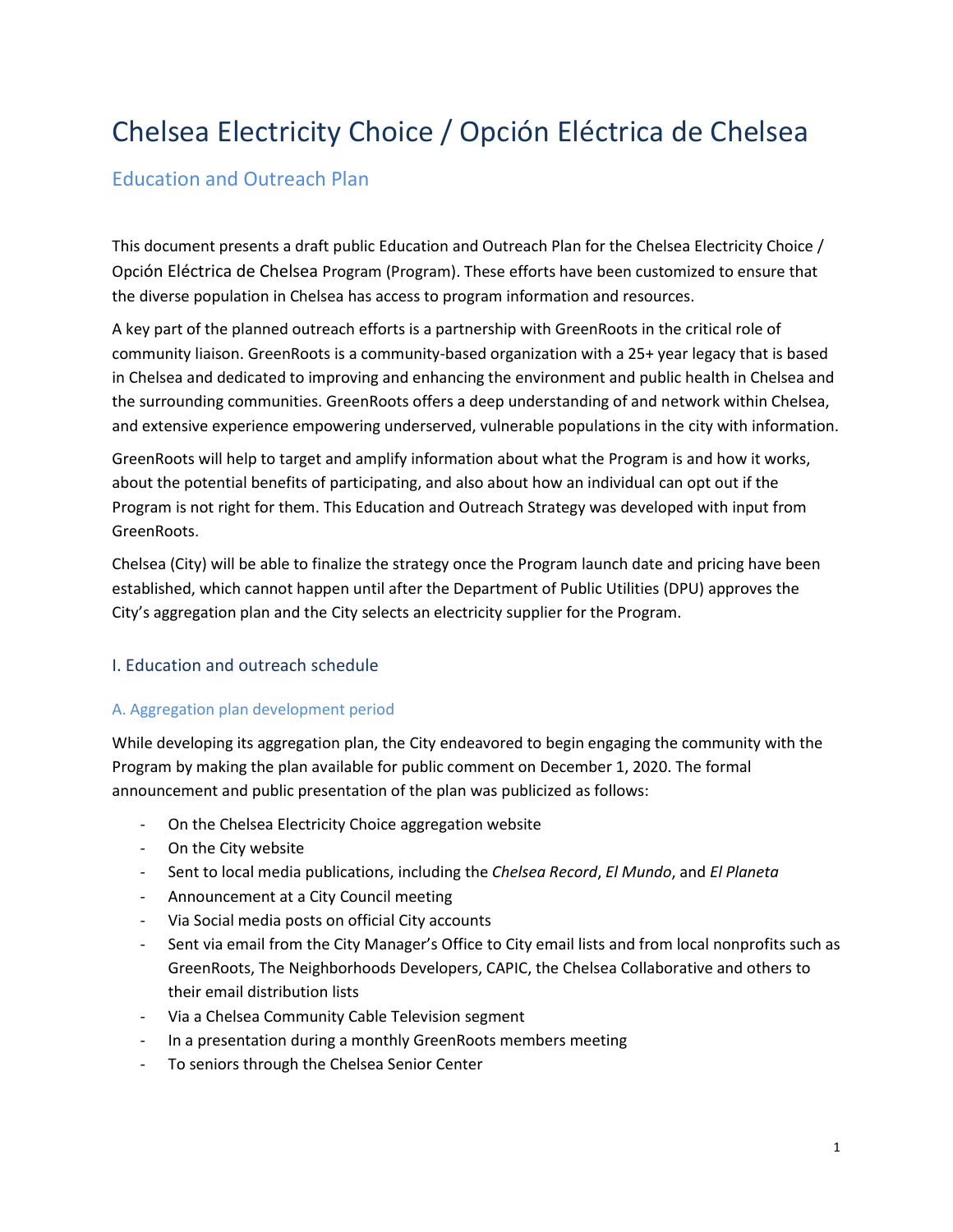- To residents involved and connected with community-based organizations such as The Chelsea Collaborative, The Neighborhood Developers, CAPIC, the Office of Veteran Services, the Chelsea Black Community and with faith-based communities such as St. Luke's Episcopal Church, Al Huda Society Mosque, Walnut Street Synagogue, St. Rose Catholic Church, Our Lady of Grace Parish, and others

As part of that, the announcement was translated into Spanish, and the presentation was delivered in both Spanish and English (see Petition for Approval of Municipal Aggregation Plan (Petition), Attachment F for a copy of the presentation). GreenRoots was consulted in the development of the presentation and was present for the delivery of the presentation. A public comment period of three weeks was announced and comments were solicited (see Petition, Attachment G for copies of comments received).

The City also developed initial program branding and an initial handout in both English and Spanish, and launched an informational website, which is available at ChelseaElectricityChoice.com. The website also made the Chelsea 311 phone number available so customers could get early answers to questions about the program.

See Petition, Attachment E for a copy of communications sent out about the public presentation of the plan and public comment period.

# B. Regulatory review period

While Chelsea's aggregation plan is undergoing regulatory review, the City plans to continue building general awareness about aggregation and about the City's goals to increase the renewable energy content of the community's electricity supply.

As part of those efforts, the City will endeavor to continue connecting to community organizations. The City will prioritize groups that provide support for vulnerable populations, such as low-income homeowners, renters, in particular those living in subsidized housing, seniors, immigrant populations and non-English speakers, those connected to faith-based communities, food pantries, veterans, and seniors. The City will also target groups whose missions focus on environmental and sustainability issues. The City will offer to speak to staff and to constituents and provide information about the program.

# C. Electricity supply contract is signed

After the regulatory review process is complete, the electricity supply contract is signed. Signing the electricity supply contract does not itself include any outreach to the general community, but it is a milestone that moves the City toward the formal education and outreach efforts that immediately precede program launch.

The contract is signed as a result of a competitive procurement process. With the signed contract in place, the City knows the program pricing, the program structure and the amount of any additional renewable electricity that will be available through the program, the electricity supplier, and the electricity supply contract duration.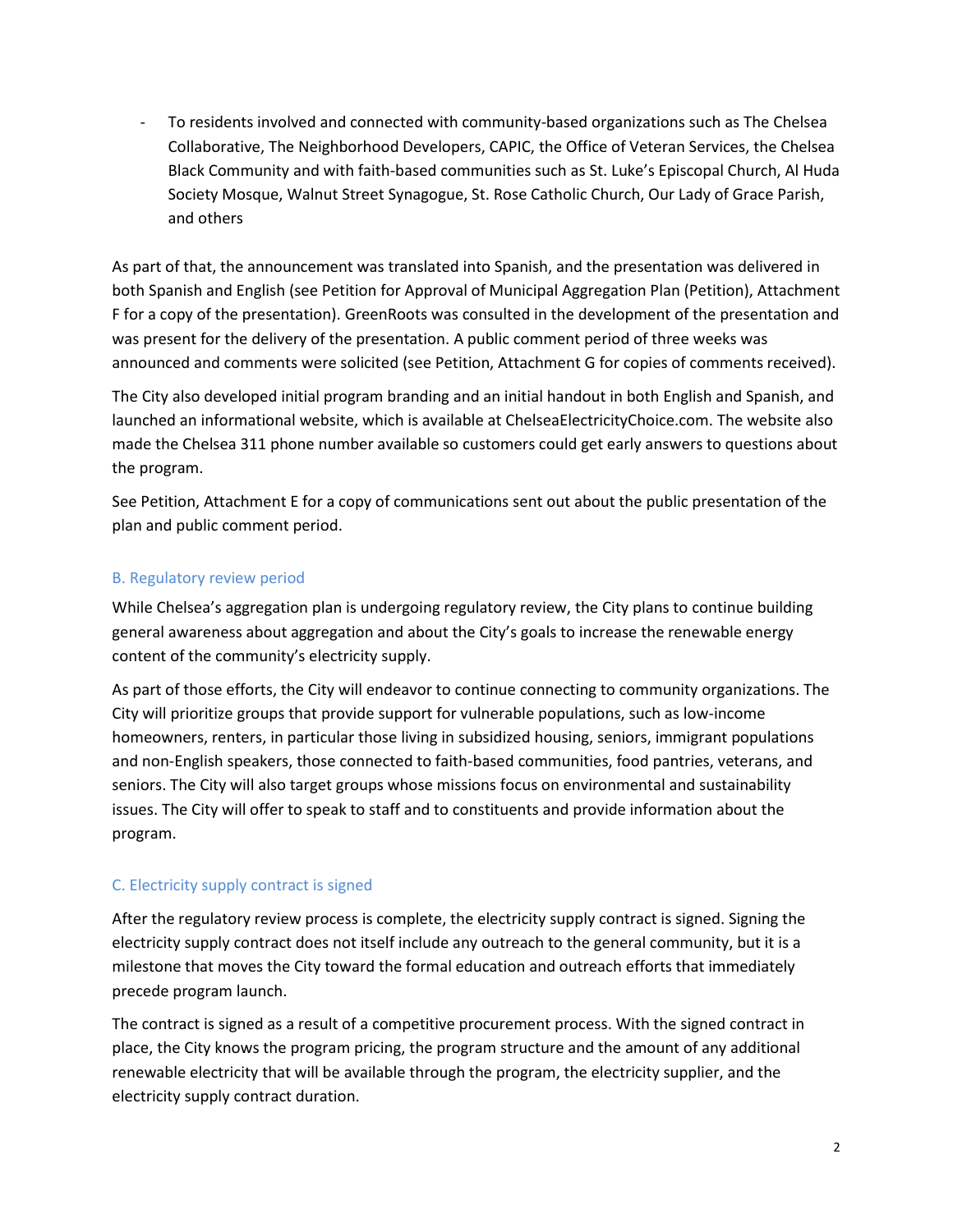#### D. Formal public education and outreach period

During the period of time between when Chelsea signs its electricity supply contract and program enrollments, the City will conduct a formal public education and outreach effort. That effort will include the following:

#### **1. Contract announcement + website update + outreach to community organizations**

The City will publicize a **press release/announcement** about the Program launch and Program details via:

- Chelsea Electricity Choice aggregation website
- City website
- Announcement sent to local media publications, including the *Chelsea Record*, *El Mundo*, and *El Planeta*
- Announcement at a City Council meeting
- Social media posts on official City accounts
- Email distribution lists from the City Manager's Office and to local distribution lists from community-based organizations such as GreenRoots, The Neighborhoods Developers, CAPIC, the Chelsea Collaborative and others
- Presentation during a monthly GreenRoots members meeting

The City will send program details to the **community groups and organizations and faith-based communities** mentioned previously with specific information about pricing and launch. The City will make itself available to answer questions and meet with staff and/or constituents as requested.

The **Program website** will be updated to include the following information:

- Supplier name and customer support information
- Program pricing and program option descriptions
- Information about the renewable energy content in the Program offerings
- A form that allows customers to select a Program option
- Opt-out information and a form for opting out online
- Information about how to opt in to the Program, for those customers who will not be automatically enrolled, including an online enrollment form
- Information on submitting tax exemption documentation
- Additional resources, such as the approved aggregation plan and the electricity supply contract
- **2. "Coming soon" postcard mailing by the supplier**
	- To ensure the public is looking for and recognizes the opt-out letter as an important and legitimate communication from the City, a "coming soon" postcard will be mailed to eligible customers in Chelsea. The contracted electricity supplier will cover the cost of the postcard and will execute the mailing.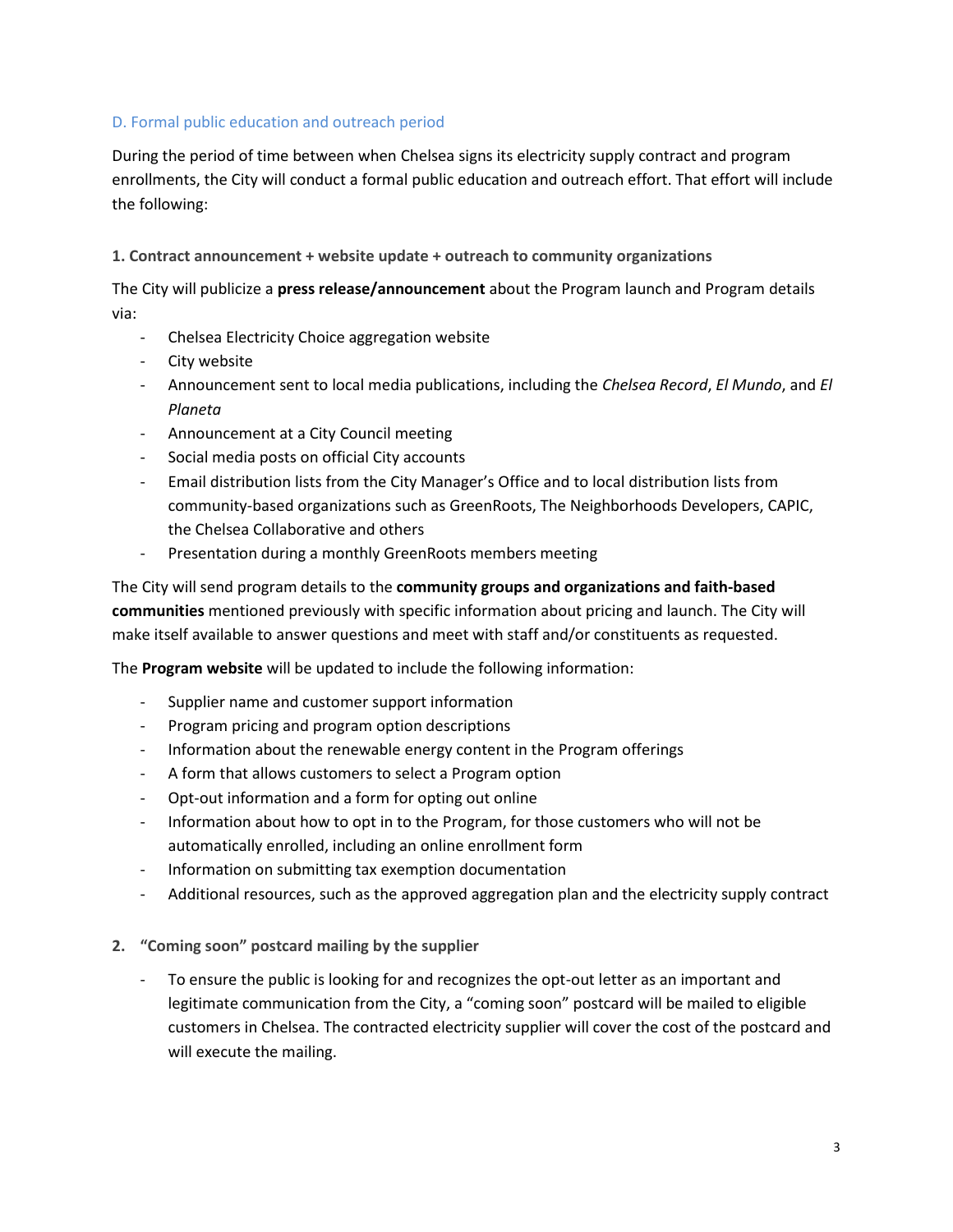- **3. Opt-out letter mailing by the supplier + public education events**
	- The opt-out letter and reply card will be mailed to eligible customers in Chelsea.
	- The City will host **at least two community-wide public education sessions** that are available to the general public: **at least one public education session at the Chelsea Senior Center targeted for seniors** and at least one additional session at a community-based organization. The public information sessions will be publicized in the Program announcement, on the Program website, and through the City's social media accounts. In addition, the City will publicize the information sessions to community groups and ask them to share the dates with their members via email, social media, and other means.
- **4. Customer support provided via Chelsea 311**

The City of Chelsea will continue to make the toll-free Chelsea 311 number available as the customer support phone number for Chelsea Electricity Choice. The City's 311 service is available to City residents and businesses as a one-stop resource for interacting with the City. The City's goal is for residents and businesses to answer any City-related question by calling Chelsea 311. City 311 staff will be further trained to answer questions about Chelsea Electricity Choice. The City's consultants will provide the training, will provide additional support, and will facilitate the escalation of support issues as needed to Chelsea's electricity supplier.

- **5. Anticipated materials for the public education effort**
	- **a. Informational presentation:** An informational presentation will be created in both Spanish and English to provide a Program overview at public education events
	- **b. Revised informational brochure:** An informational brochure will created in both English and Spanish and distributed in public buildings, to community groups, and at public information sessions about the Program. The brochure will provide Program details such as pricing, Program options, how to opt out, and participation information.
	- **c. Social media posts**

# E. After Program launch

After Program launch, the City will continue to maintain the availability of its 311 number for customer support for the duration of the Program.

When prices change, the City will notify consumers by issuing a media release and posting a notice on the City website.

If, after Program launch, there is a change in law (i.e., "regulatory event" or "new taxes" per Article 18 of the ESA) that results in a direct, material increase in costs during the term of the ESA, the City and the competitive supplier will negotiate a potential change in the Program price. At least 30 days prior to the implementation of any such change, the City will notify consumers of the change in price by issuing a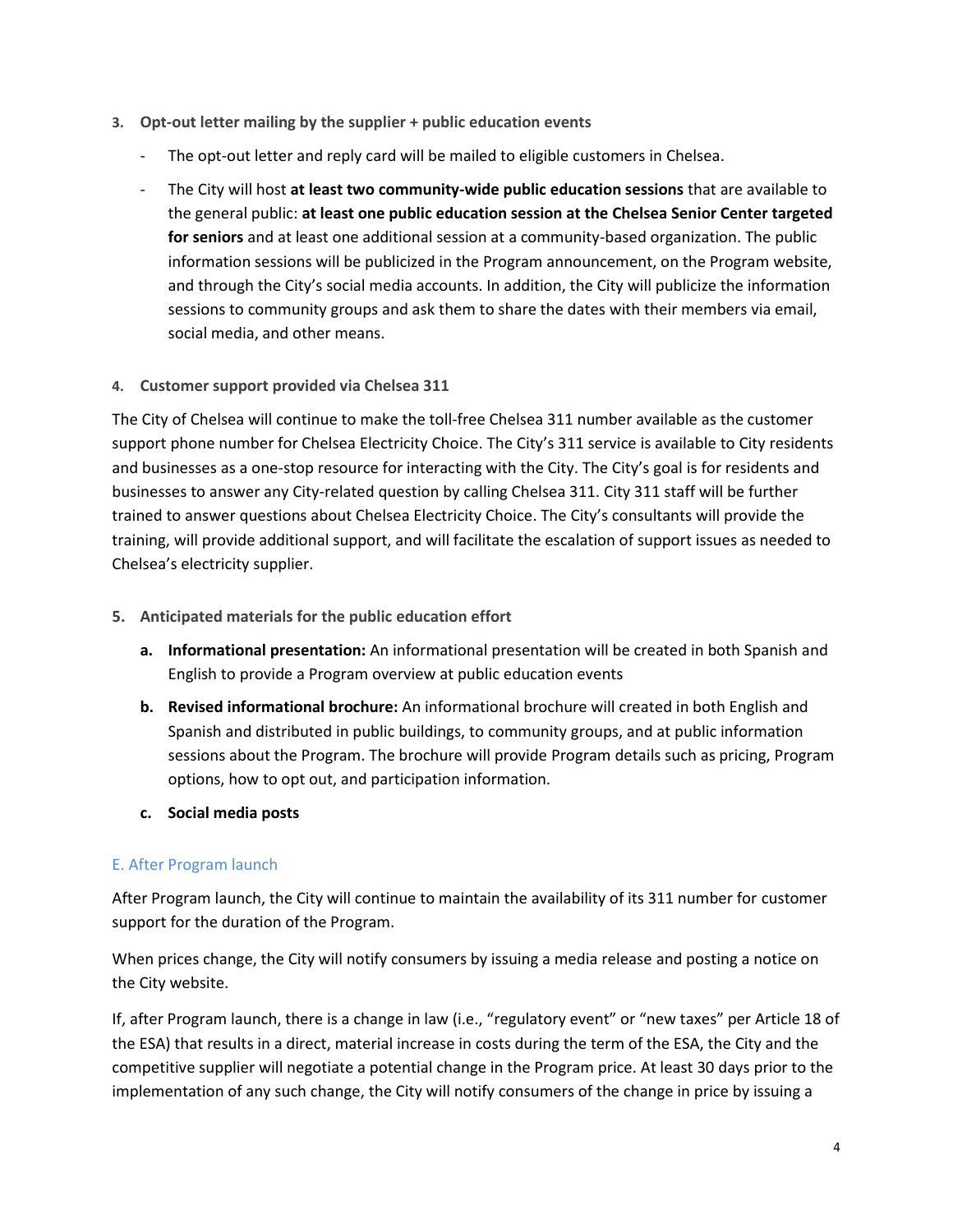media release and posting a notice in City Hall and on the City website. The City will notify the DPU Consumer Division prior to the implementation of any change in Program price related to a change in law. Such communication will occur at least ten days prior to the consumer notification and include copies of all media releases, City Hall and website postings, and other communications the City intends to provide to customers regarding the change in price.

As part of its ongoing service, the City will provide the disclosure information required by G.L. c. 164, § 1(F)(vi) and 220 C.M.R. § 11.06. Like the other Massachusetts aggregations, the City has requested a waiver from the requirement that the disclosure label be mailed to every customer and seeks permission instead to provide the information through alternative means, including postings at City Hall and postings on the City website and the Program website.

# II. Access for customers with limited English proficiency and who require other assistance

The 2015 American Community Survey 5-year estimate provides estimates of the number of members of specific language communities that speak English less than very well. The table below presents, for each language community, the estimated population that speaks English less than very well in Chelsea and also that population's percentage of the total population of Chelsea. The table assumes a total Chelsea population of 34,056, and that total and all data in the table are taken directly from the 2015 American Community Survey 5-year estimate.<sup>1</sup> Please see Appendix A for a copy of the original data and the data source.

| Language                        | <b>Number of speakers</b> | % of total Chelsea<br>population |
|---------------------------------|---------------------------|----------------------------------|
| Spanish or Spanish Creole       | 12533                     | 36.80%                           |
| French (incl. Patois, Cajun)    | 33                        | 0.10%                            |
| <b>French Creole</b>            | 152                       | 0.45%                            |
| Italian                         | 33                        | 0.10%                            |
| Portuguese or Portuguese Creole | 528                       | 1.55%                            |
| German                          | 18                        | 0.05%                            |
| Greek                           | 13                        | 0.04%                            |
| Russian                         | 49                        | 0.14%                            |
| Polish                          | 49                        | 0.14%                            |
| Serbo-Croatian                  | 95                        | 0.28%                            |
| Persian                         | 42                        | 0.12%                            |

#### **Population speaking English less than very well**

 $\overline{\phantom{a}}$ 

 $^1$  Table B16001: Language Spoken at Home by Ability to Speak English for the Population 5 Years and Over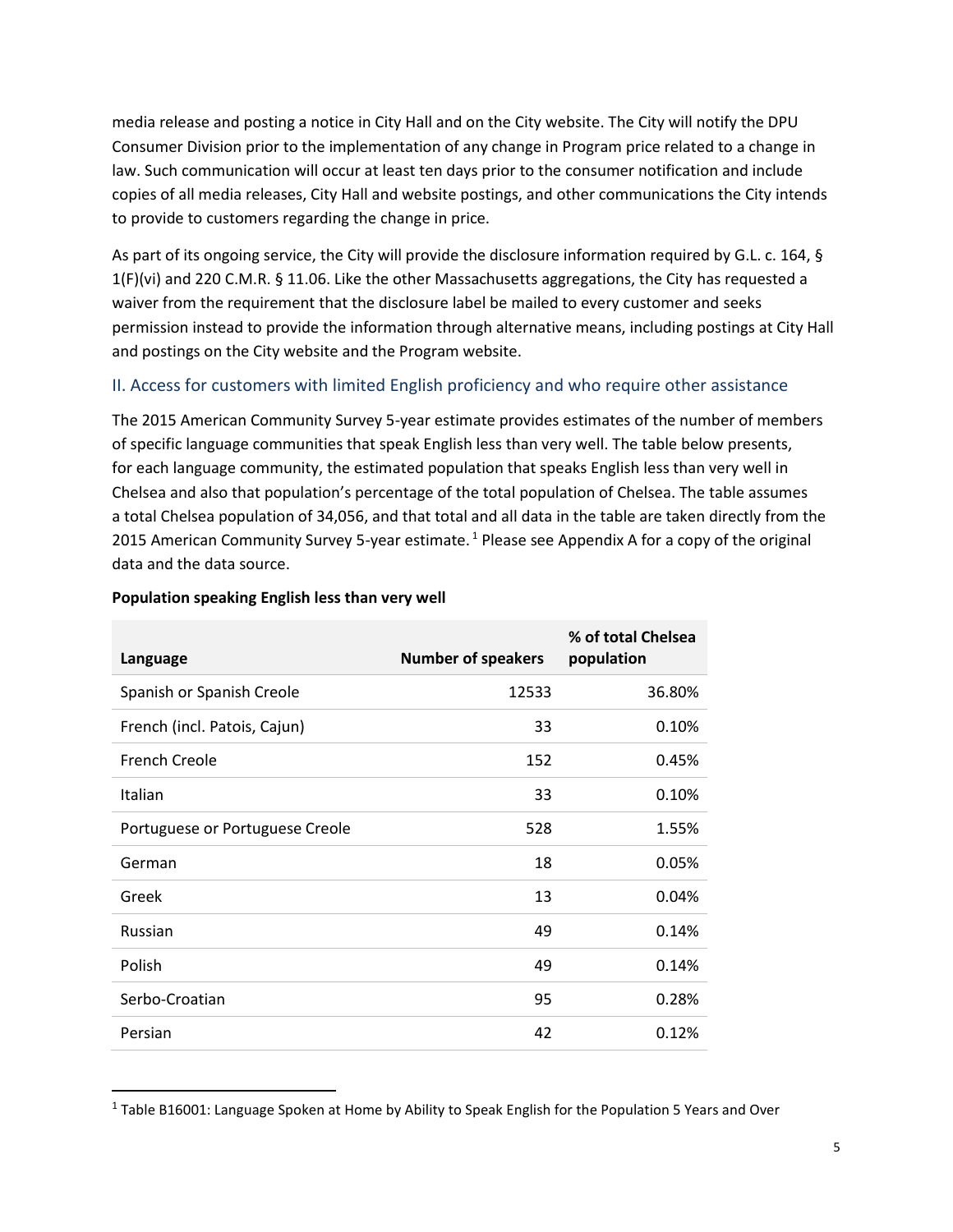| Hindi                           | 40  | 0.12% |
|---------------------------------|-----|-------|
| Other Indic languages           | 83  | 0.24% |
| Other Indo-European languages   | 21  | 0.06% |
| Chinese                         | 28  | 0.08% |
| Japanese                        | 5   | 0.01% |
| Korean                          | 16  | 0.05% |
| Mon-Khmer, Cambodian            | 9   | 0.03% |
| Vietnamese                      | 208 | 0.61% |
| Other Asian languages           | 35  | 0.10% |
| <b>Tagalog</b>                  | 39  | 0.11% |
| Hungarian                       | 8   | 0.02% |
| Arabic                          | 121 | 0.36% |
| African languages               | 243 | 0.71% |
| Other and unspecified languages | 35  | 0.10% |

As the census indicates, Chelsea includes a significant Spanish-speaking population, in addition to being home to people who speak a wide array of other languages. To ensure adequate access to the aggregation opt-out letter and other information about the Program for electricity customers with limited English proficiency, Chelsea will:

- 1. Translate informational materials and presentations, including price-change announcements, into Spanish before, during, and after Program launch.
- 2. Provide Spanish interpreting at public information sessions.
- 3. Provide on-demand machine translation of the Program website before, during, and after Program launch, including price change information.
- 4. Include the DPU-required Language Access document as a cover sheet with the opt-out letter mailing. The Language Access document will include the following text translated into 26 languages:

*Important notice enclosed from Chelsea about your electricity service. Translate the notice immediately. Call the number or visit the website, above, for help.* 

In addition, the Language Access document will include the MassRelay TTY phone number.

5. Provide on-demand phone interpreting via the Program's toll-free customer service telephone number before, during, and after Program launch.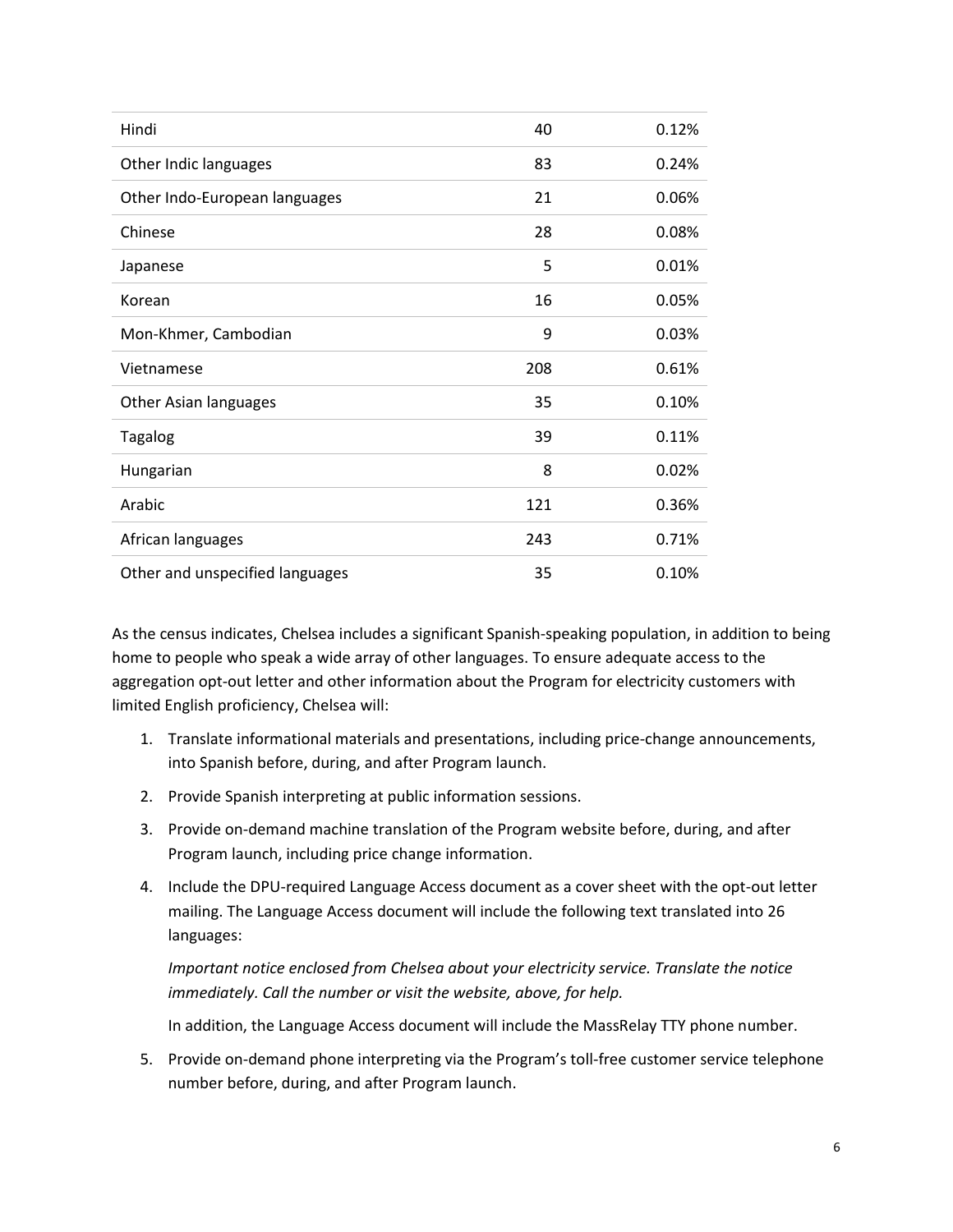6. For the opt-out mailing, include in the envelope a version of the letter and reply card translated into Spanish before and after Program launch.

# III. Access for customers with a physical disability or who require visual or audio assistance

To the extent possible, all public education events will be held in accessible spaces such as City buildings and accessible community-based organizations. In the event public education events cannot be presented as in-person events, they will be held online and as such will be accessible to those with limited mobility. Customers who are deaf or hard of hearing may request an ASL interpreter at these public events from customer support using the web form or via email, and this option will be communicated as a part of the City's publicity about the events.

Before Program launch and on an ongoing basis after Program launch, customers who are blind or otherwise visually impaired may request assistance reading Program materials and the Program website, which will include price change information, by calling the customer support number. For customers who are deaf or hard of hearing, the Language Access Document, which will accompany the opt-out letter, will include TTY phone numbers for use by both English- and Spanish-speaking customers. In addition, customer support will be available via multiple modalities: voice (phone) as well as written (web form and email) both before and after Program launch.

# IV. Competitive supply customers

Where the City's education and outreach materials address the availability of the Program to competitive supply customers, those materials will disclose that such customers may be subject to penalties or early termination fees from their competitive supplier if they switch from competitive supply to the City's Program during the term of a competitive supply contract.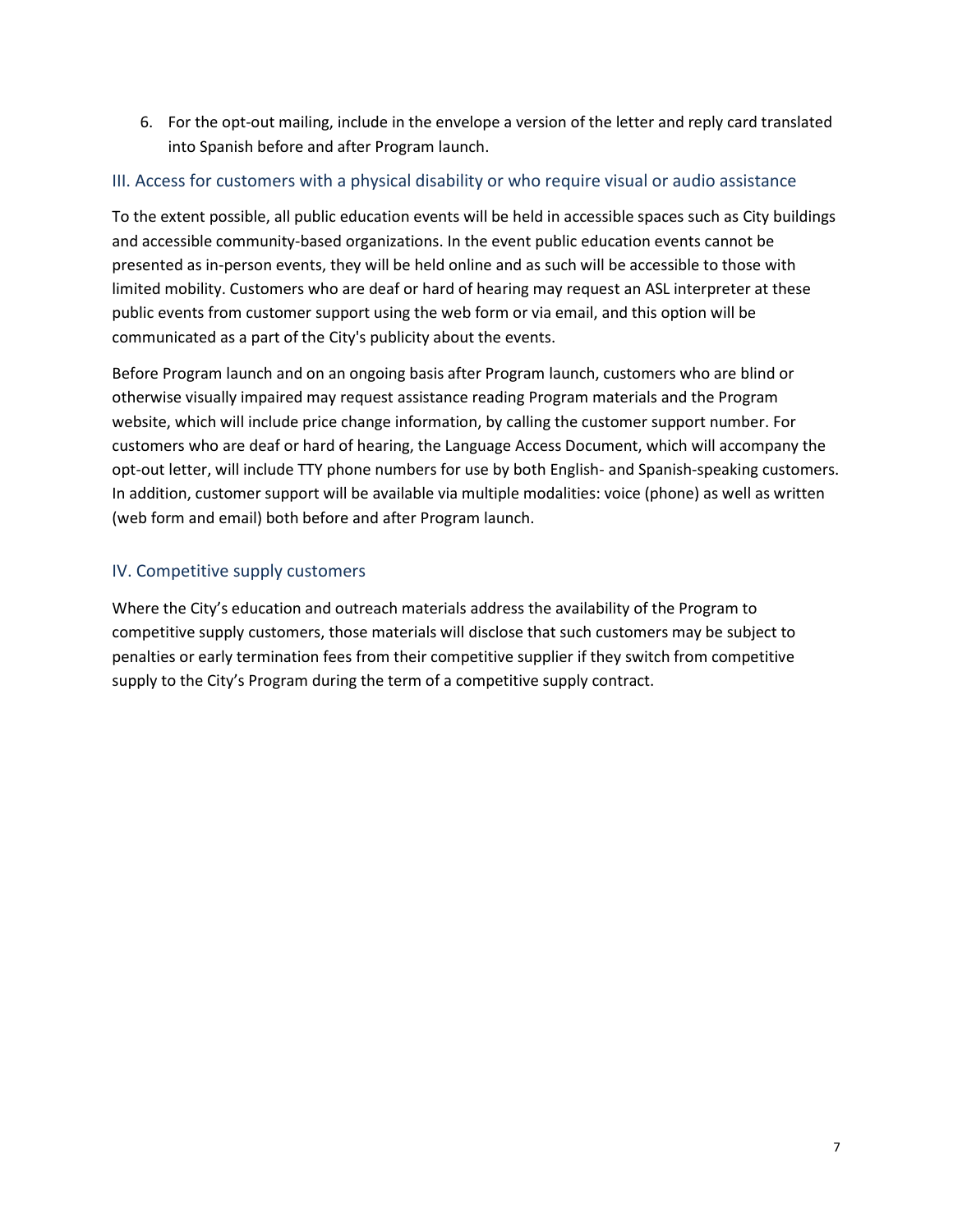# Appendix A – Source data for population speaking English less than very well

The original data source is Table B16001 from the US Census data, which is entitled *Language Spoken at Home by Ability to Speak English for the Population 5 Years and Over*. The table can be accessed directly at the following link:

[https://data.census.gov/cedsci/table?q=B16001%3A%20LANGUAGE%20SPOKEN%20AT%20HOME%20B](https://data.census.gov/cedsci/table?q=B16001%3A%20LANGUAGE%20SPOKEN%20AT%20HOME%20BY%20ABILITY%20TO%20SPEAK%20ENGLISH%20FOR%20THE%20POPULATION%205%20YEARS%20AND%20OVER&hidePreview=true&tid=ACSDT5Y2015.B16001&vintage=2018&t=Language%20Spoken%20at%20Home&g=1600000US2513205) [Y%20ABILITY%20TO%20SPEAK%20ENGLISH%20FOR%20THE%20POPULATION%205%20YEARS%20AND%](https://data.census.gov/cedsci/table?q=B16001%3A%20LANGUAGE%20SPOKEN%20AT%20HOME%20BY%20ABILITY%20TO%20SPEAK%20ENGLISH%20FOR%20THE%20POPULATION%205%20YEARS%20AND%20OVER&hidePreview=true&tid=ACSDT5Y2015.B16001&vintage=2018&t=Language%20Spoken%20at%20Home&g=1600000US2513205) [20OVER&hidePreview=true&tid=ACSDT5Y2015.B16001&vintage=2018&t=Language%20Spoken%20at%](https://data.census.gov/cedsci/table?q=B16001%3A%20LANGUAGE%20SPOKEN%20AT%20HOME%20BY%20ABILITY%20TO%20SPEAK%20ENGLISH%20FOR%20THE%20POPULATION%205%20YEARS%20AND%20OVER&hidePreview=true&tid=ACSDT5Y2015.B16001&vintage=2018&t=Language%20Spoken%20at%20Home&g=1600000US2513205) [20Home&g=1600000US2513205](https://data.census.gov/cedsci/table?q=B16001%3A%20LANGUAGE%20SPOKEN%20AT%20HOME%20BY%20ABILITY%20TO%20SPEAK%20ENGLISH%20FOR%20THE%20POPULATION%205%20YEARS%20AND%20OVER&hidePreview=true&tid=ACSDT5Y2015.B16001&vintage=2018&t=Language%20Spoken%20at%20Home&g=1600000US2513205)

A copy of the original data table is below. The data was accessed on 070820:

| GEO_ID      | id                                                     | 1600000US2513205                   |                        |
|-------------|--------------------------------------------------------|------------------------------------|------------------------|
| <b>NAME</b> | <b>Geographic Area Name</b>                            | <b>Chelsea city, Massachusetts</b> |                        |
|             |                                                        | <b>Estimate</b>                    | <b>Margin of Error</b> |
| B16001 001E | Total                                                  | 34056                              | 392                    |
| B16001 002E | Speak only English                                     | 10263                              | 794                    |
| B16001 003E | Spanish or Spanish Creole                              | 20074                              | 967                    |
| B16001 004E | Spanish or Spanish Creole "Speak English very well"    | 7541                               | 676                    |
|             | Spanish or Spanish Creole "Speak English less than     |                                    |                        |
| B16001_005E | very well"                                             | 12533                              | 820                    |
| B16001 006E | French (incl. Patois, Cajun)                           | 66                                 | 57                     |
| B16001 007E | French (incl. Patois, Cajun) "Speak English very well" | 33                                 | 33                     |
|             | French (incl. Patois, Cajun) "Speak English less than  |                                    |                        |
| B16001 008E | very well"                                             | 33                                 | 46                     |
| B16001_009E | <b>French Creole</b>                                   | 308                                | 221                    |
| B16001 010E | French Creole "Speak English very well"                | 156                                | 128                    |
| B16001 011E | French Creole "Speak English less than very well"      | 152                                | 132                    |
| B16001 012E | Italian                                                | 96                                 | 78                     |
| B16001_013E | Italian "Speak English very well"                      | 63                                 | 49                     |
| B16001 014E | Italian "Speak English less than very well"            | 33                                 | 54                     |
| B16001 015E | Portuguese or Portuguese Creole                        | 952                                | 471                    |
|             | Portuguese or Portuguese Creole "Speak English very    |                                    |                        |
| B16001 016E | well"                                                  | 424                                | 212                    |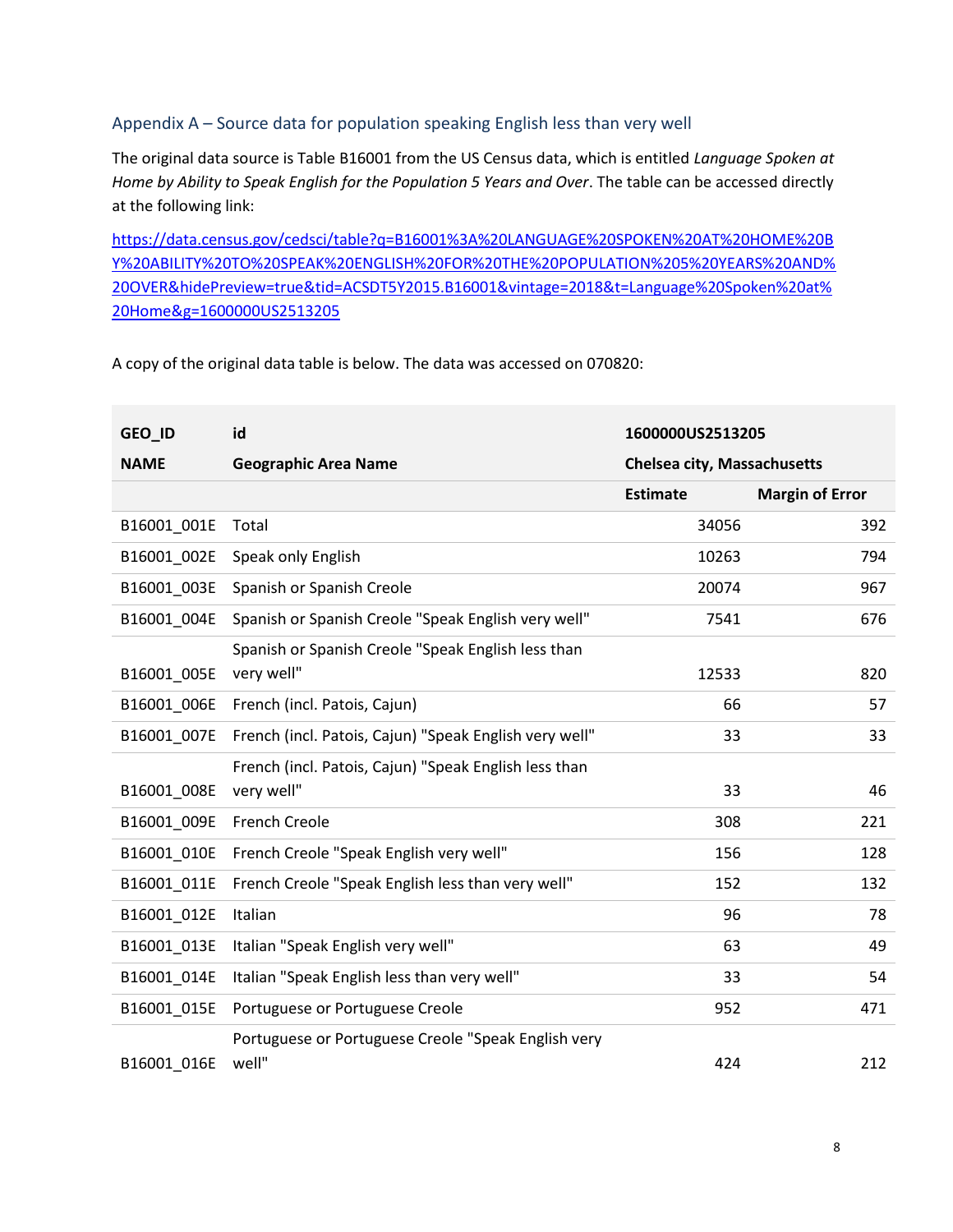| B16001_017E | Portuguese or Portuguese Creole "Speak English less<br>than very well" | 528         | 310 |
|-------------|------------------------------------------------------------------------|-------------|-----|
| B16001_018E | German                                                                 | 44          | 32  |
| B16001_019E | German "Speak English very well"                                       | 26          | 29  |
| B16001_020E | German "Speak English less than very well"                             | 18          | 28  |
|             | Yiddish                                                                | 28          |     |
| B16001 021E |                                                                        |             | 31  |
| B16001_022E | Yiddish "Speak English very well"                                      | 28          | 31  |
| B16001_023E | Yiddish "Speak English less than very well"                            | 0           | 25  |
| B16001 024E | <b>Other West Germanic languages</b>                                   | $\mathbf 0$ | 25  |
| B16001 025E | Other West Germanic languages "Speak English very<br>well"             | 0           | 25  |
|             | Other West Germanic languages "Speak English less                      |             |     |
| B16001_026E | than very well"                                                        | 0           | 25  |
| B16001 027E | Scandinavian languages                                                 | 8           | 13  |
| B16001_028E | Scandinavian languages "Speak English very well"                       | 8           | 13  |
|             | Scandinavian languages "Speak English less than very                   |             |     |
| B16001_029E | well"                                                                  | 0           | 25  |
| B16001_030E | Greek                                                                  | 13          | 19  |
| B16001_031E | Greek "Speak English very well"                                        | 0           | 25  |
| B16001_032E | Greek "Speak English less than very well"                              | 13          | 19  |
| B16001 033E | Russian                                                                | 80          | 79  |
| B16001_034E | Russian "Speak English very well"                                      | 31          | 36  |
| B16001_035E | Russian "Speak English less than very well"                            | 49          | 58  |
| B16001_036E | Polish                                                                 | 151         | 103 |
| B16001_037E | Polish "Speak English very well"                                       | 102         | 93  |
| B16001_038E | Polish "Speak English less than very well"                             | 49          | 49  |
| B16001_039E | Serbo-Croatian                                                         | 203         | 115 |
| B16001 040E | Serbo-Croatian "Speak English very well"                               | 108         | 74  |
| B16001_041E | Serbo-Croatian "Speak English less than very well"                     | 95          | 64  |
| B16001_042E | <b>Other Slavic languages</b>                                          | 19          | 24  |
| B16001_043E | Other Slavic languages "Speak English very well"                       | 19          | 24  |
|             | Other Slavic languages "Speak English less than very                   |             |     |
| B16001_044E | well"                                                                  | 0           | 25  |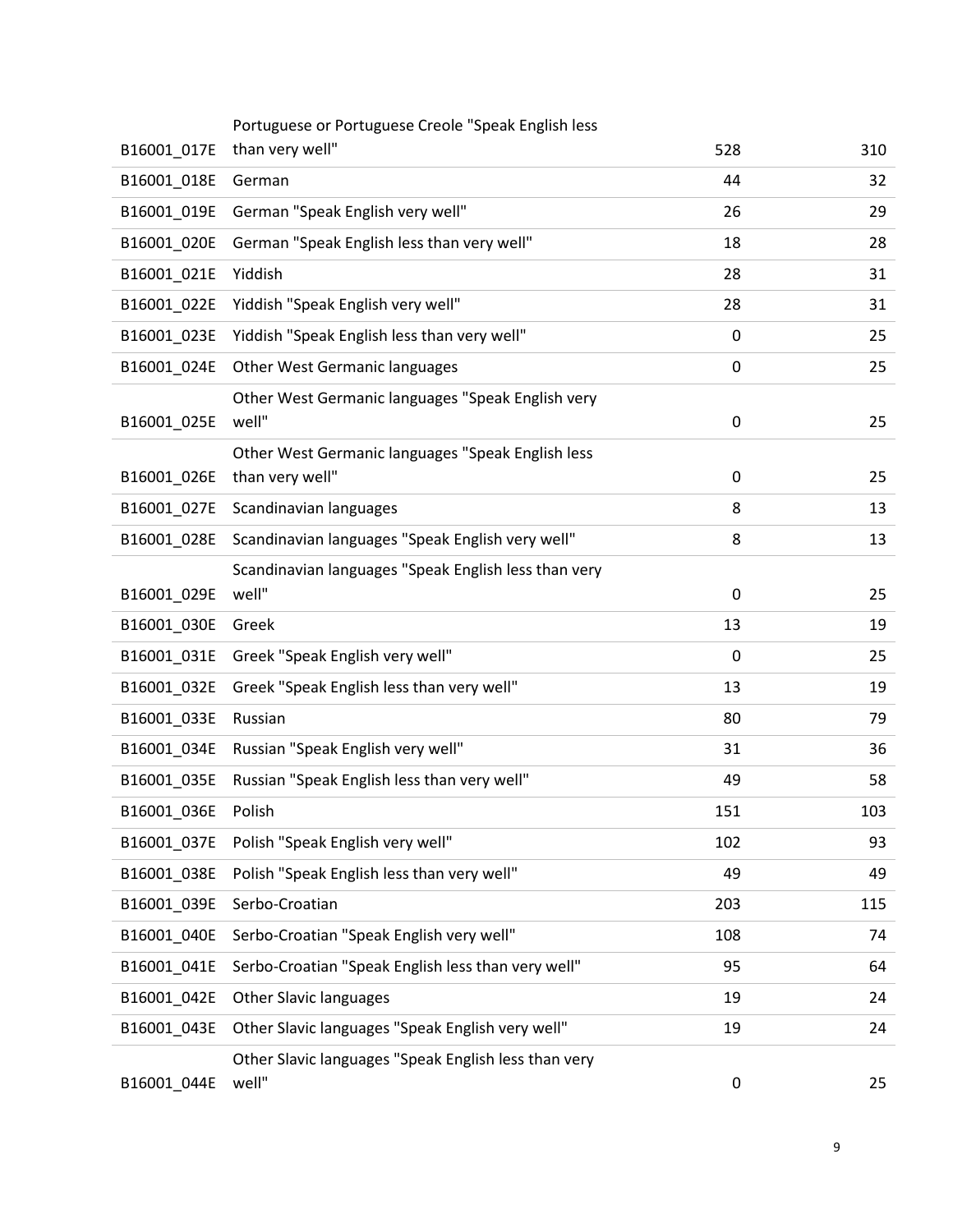| B16001_045E | Armenian                                            | 0           | 25  |
|-------------|-----------------------------------------------------|-------------|-----|
| B16001_046E | Armenian "Speak English very well"                  | 0           | 25  |
| B16001_047E | Armenian "Speak English less than very well"        | 0           | 25  |
| B16001_048E | Persian                                             | 78          | 84  |
| B16001_049E | Persian "Speak English very well"                   | 36          | 40  |
| B16001_050E | Persian "Speak English less than very well"         | 42          | 48  |
| B16001_051E | Gujarati                                            | 0           | 25  |
| B16001_052E | Gujarati "Speak English very well"                  | 0           | 25  |
| B16001_053E | Gujarati "Speak English less than very well"        | 0           | 25  |
| B16001_054E | Hindi                                               | 68          | 71  |
| B16001_055E | Hindi "Speak English very well"                     | 28          | 36  |
| B16001_056E | Hindi "Speak English less than very well"           | 40          | 61  |
| B16001_057E | Urdu                                                | 0           | 25  |
| B16001 058E | Urdu "Speak English very well"                      | 0           | 25  |
| B16001 059E | Urdu "Speak English less than very well"            | $\mathbf 0$ | 25  |
| B16001_060E | Other Indic languages                               | 83          | 101 |
| B16001_061E | Other Indic languages "Speak English very well"     | 0           | 25  |
|             | Other Indic languages "Speak English less than very |             |     |
| B16001_062E | well"                                               | 83          | 101 |
| B16001_063E | Other Indo-European languages                       | 155         | 119 |
|             | Other Indo-European languages "Speak English very   |             |     |
| B16001_064E | well"                                               | 134         | 112 |
|             | Other Indo-European languages "Speak English less   | 21          | 25  |
| B16001_065E | than very well"<br>Chinese                          | 37          |     |
| B16001_066E |                                                     |             | 40  |
| B16001 067E | Chinese "Speak English very well"                   | 9           | 14  |
| B16001 068E | Chinese "Speak English less than very well"         | 28          | 44  |
| B16001_069E | Japanese                                            | 14          | 21  |
| B16001_070E | Japanese "Speak English very well"                  | 9           | 20  |
| B16001_071E | Japanese "Speak English less than very well"        | 5           | 7   |
| B16001_072E | Korean                                              | 50          | 53  |
| B16001_073E | Korean "Speak English very well"                    | 34          | 46  |
| B16001_074E | Korean "Speak English less than very well"          | 16          | 25  |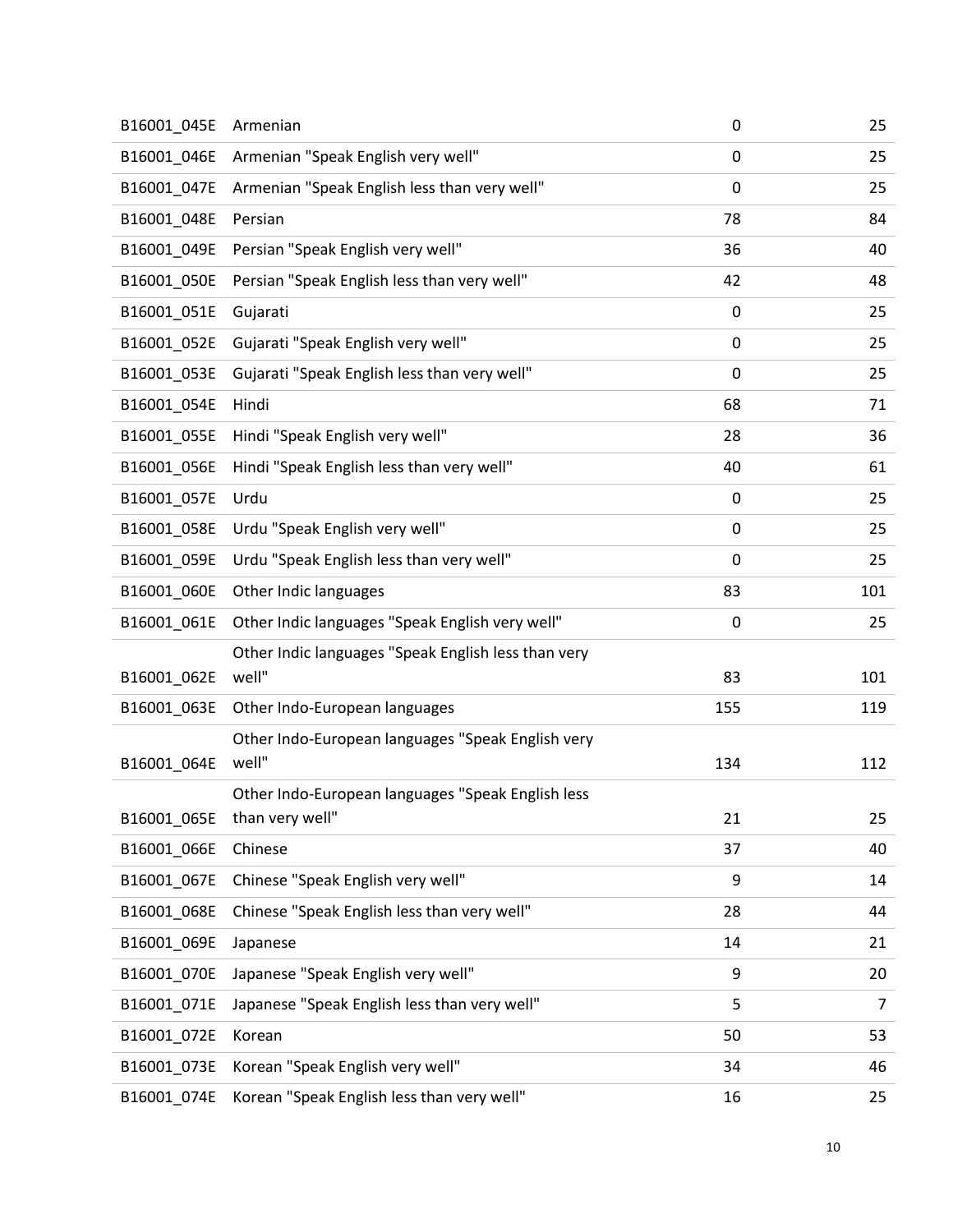| B16001_075E | Mon-Khmer, Cambodian                                | 16  | 26  |
|-------------|-----------------------------------------------------|-----|-----|
| B16001_076E | Mon-Khmer, Cambodian "Speak English very well"      | 7   | 12  |
|             | Mon-Khmer, Cambodian "Speak English less than       |     |     |
| B16001_077E | very well"                                          | 9   | 14  |
| B16001_078E | Hmong                                               | 0   | 25  |
| B16001_079E | Hmong "Speak English very well"                     | 0   | 25  |
| B16001_080E | Hmong "Speak English less than very well"           | 0   | 25  |
| B16001_081E | Thai                                                | 0   | 25  |
| B16001_082E | Thai "Speak English very well"                      | 0   | 25  |
| B16001_083E | Thai "Speak English less than very well"            | 0   | 25  |
| B16001_084E | Laotian                                             | 0   | 25  |
| B16001_085E | Laotian "Speak English very well"                   | 0   | 25  |
| B16001 086E | Laotian "Speak English less than very well"         | 0   | 25  |
| B16001_087E | Vietnamese                                          | 316 | 143 |
| B16001_088E | Vietnamese "Speak English very well"                | 108 | 63  |
| B16001_089E | Vietnamese "Speak English less than very well"      | 208 | 94  |
| B16001_090E | Other Asian languages                               | 39  | 41  |
| B16001_091E | Other Asian languages "Speak English very well"     | 4   | 7   |
|             | Other Asian languages "Speak English less than very |     |     |
| B16001_092E | well"                                               | 35  | 38  |
| B16001_093E | <b>Tagalog</b>                                      | 157 | 130 |
| B16001_094E | Tagalog "Speak English very well"                   | 118 | 109 |
| B16001_095E | Tagalog "Speak English less than very well"         | 39  | 44  |
| B16001_096E | <b>Other Pacific Island languages</b>               | 0   | 25  |
|             | Other Pacific Island languages "Speak English very  |     |     |
| B16001_097E | well"                                               | 0   | 25  |
|             | Other Pacific Island languages "Speak English less  |     |     |
| B16001_098E | than very well"                                     | 0   | 25  |
| B16001_099E | Navajo                                              | 0   | 25  |
| B16001_100E | Navajo "Speak English very well"                    | 0   | 25  |
| B16001_101E | Navajo "Speak English less than very well"          | 0   | 25  |
| B16001_102E | Other Native North American languages               | 0   | 25  |